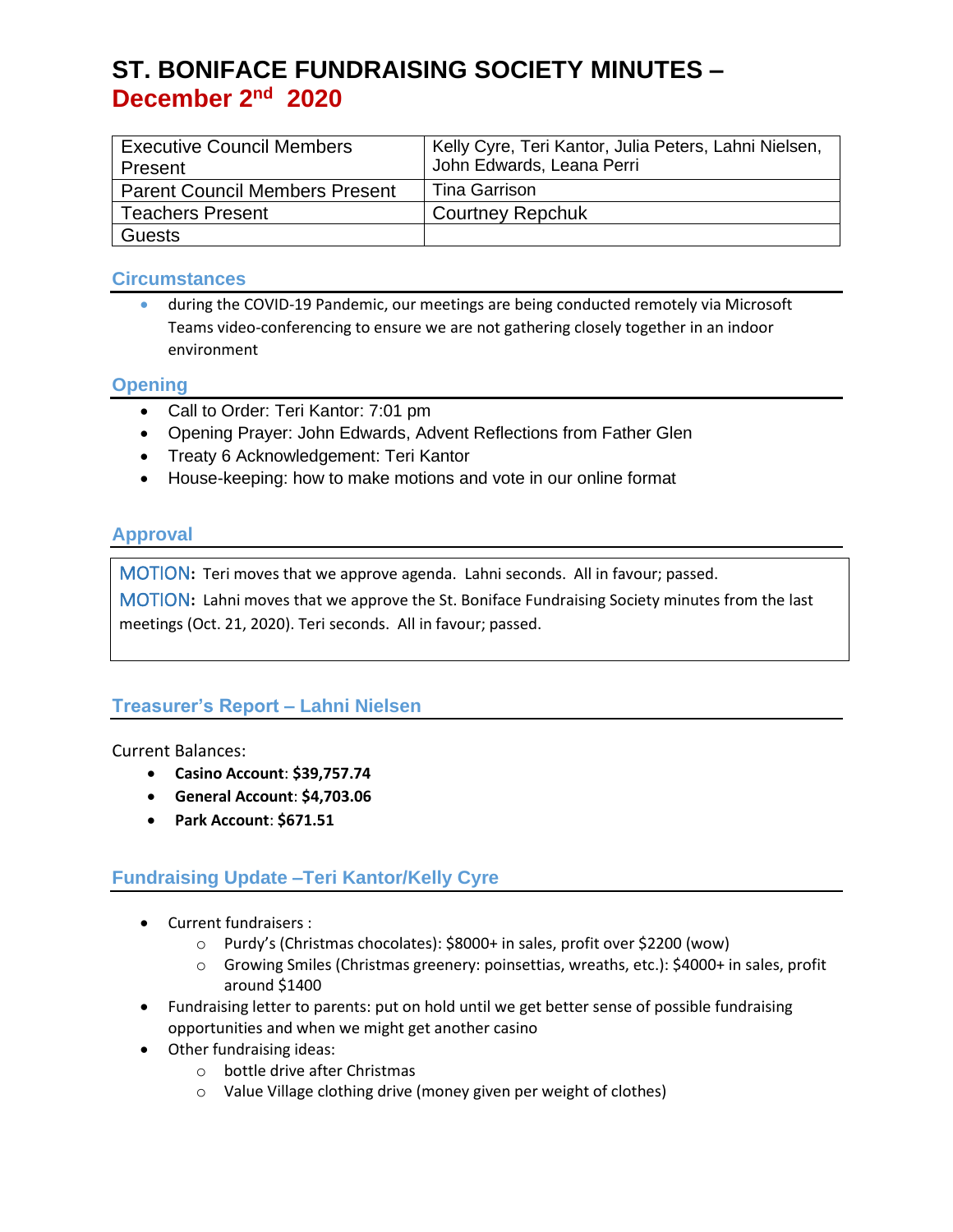- Other Initiatives
	- $\circ$  Sock It to YEG sock drive for homeless (Teri will bring in donation boxes for each class)
	- $\circ$  Something to stand in for Christmas Carnival that would typically raise money for Sign of Hope – although this year Leana suggested funds could go to the Catholic School Foundation which directs aid directly to members of our catholic community in need
- Leana did report that there are some student agency (spear-headed by students) social justice initiatives in the school: 12 Days of Christmas
- Leana, Christmas hamper update: only 4 families in need of hampers this year so rather than involving parent community, staff have decided to take care of that within their group (as that also limits items from families being brought into the school – possible COVID concern)
	- $\circ$  was suggested that the school communicate this change to parent community in case they were worried that hampers would not happen this year

## **Principal's Report**

## COVID situation update

• in order to prevent staff needing to self-quarantine frequently, the school has had to scale back on certain teachers going into multiple classes in a day (e.g., Fine Arts Lead, Learning Coach, IB Lead) – will result in slightly different experience for students (but necessary for school)

## 12 Days of Christmas

- lead by Gr. 6 students
- some activities: door decorating contest, tree representation exercise, etc.

## IB Review – Courtney Repchuk

- every 5 years (about), IB schools need to go through an evaluation
- past 18 months have been spent on the self-study and reflection phase (within-school infogathering – staff/students)
- submitted all documents on Monday
- next phase is the 'Evaluation' phase
	- $\circ$  survey had gone out to parents and the results are very similar to staff/students
- current conclusions:
	- $\circ$  IB logo on things is a visual/obvious statement of commitment to the program
	- o Fine Arts is being integrated well
- areas of growth:
	- o language learning (for example, but not limited to, French)
	- o celebration of different cultures within the school
	- o enhance IB presence (on website and physical school environment)
- the official IB Evaluator will be visiting the school remotely on Jan. 20 22, 2021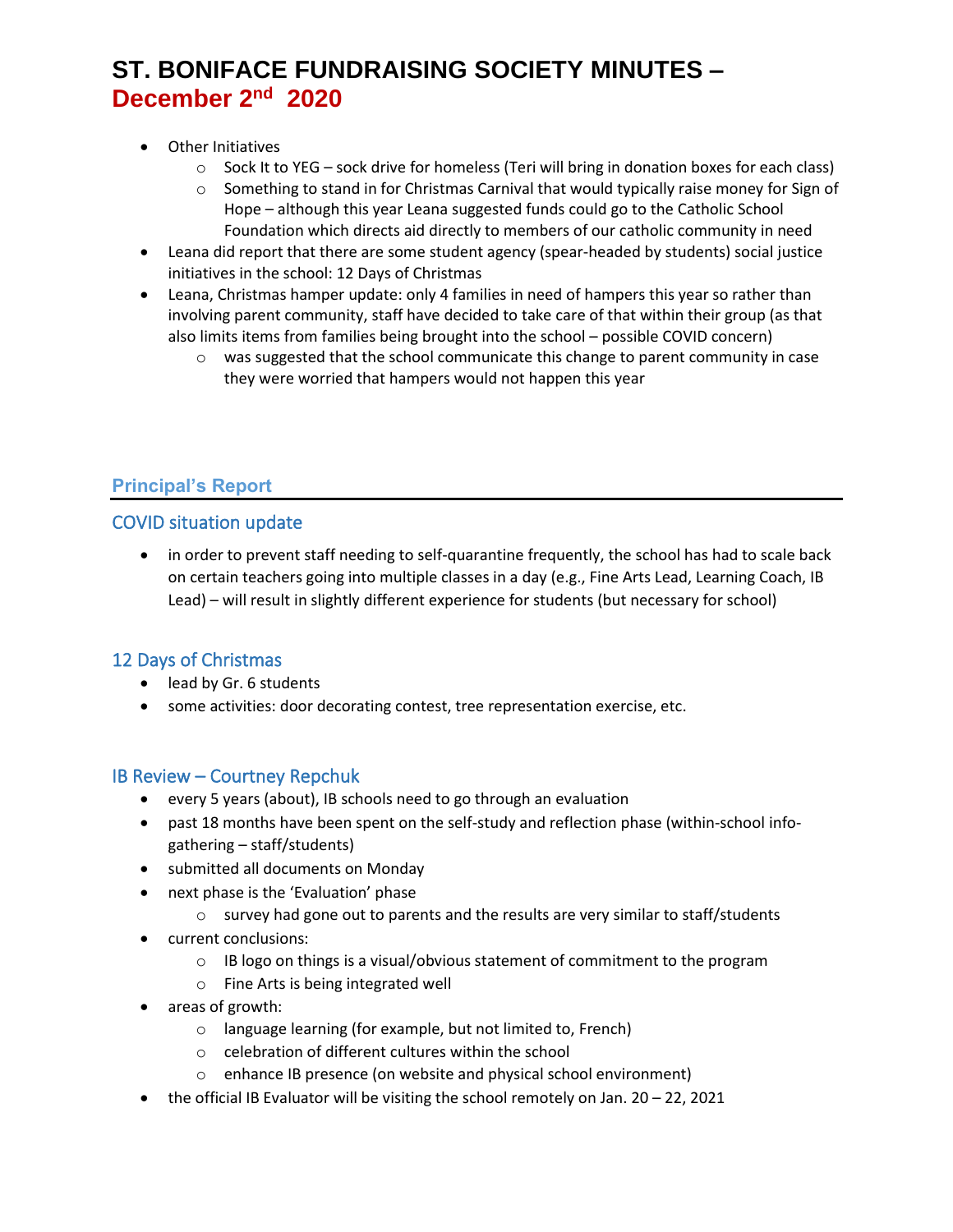## School Surveys – John Edwards

- Accontability Pillar Summary
	- o surveys to students, staff, parents
	- o PAT results
- all results are very positive, receiving "very high" ranking in most categories
- Parent survey results: all scores were higher than the district average except one (math and number skills development)
- Student survey results: again, very positive available at school for those interested

## Funding Requests – Leana Perri

• Follow up from last meeting – school would benefit from School Council funds for fine arts supplies and for classroom consumables

MOTION: Julia moved that was assign \$6000.00 from the Casino account to cover Fine Arts Supplies for the year. Lahni seconded. All in favour. Passed

MOTION: Lahni moved that was assign \$1000.00 from the General account to cover Classroom Consumables for the year. Teri seconded. All in favour. Passed

### **Old Business**

• 3<sup>rd</sup> Street Beat was supposed to do residency this year but that had to be cancelled o will be getting a refund of \$3150.00

#### **New Business**

• No new business

**Adjournment, 8:04 pm**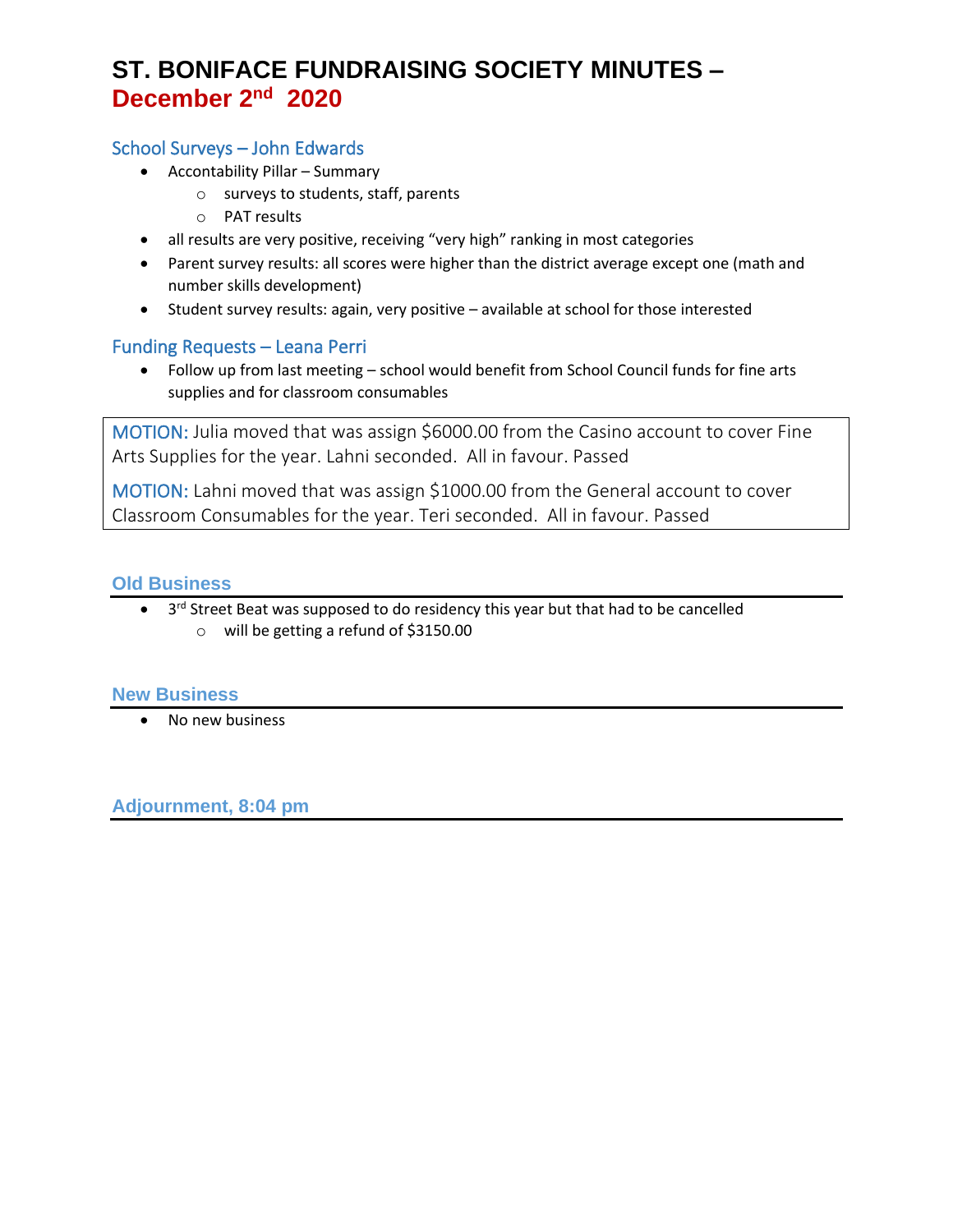# Budget/Fundraising

- with little new moneys coming in, things will be tight, especially if unforeseen issues (repairs, urgent needs, etc.) arise
- Some money that was committed (e.g., fieldtrips) will not be used so that allows for a bit more to work with
- priority for fundraising dollars is tech, fine arts supplies, student consumables, and physical literacy
	- o looking at \$6000 for Art Supplies/\$1000 for class consumables a sum much lower than previous years

Was decided that we would defer funding decisions to our next meeting.

#### **Old Business**

• No Old Business

#### **New Business**

• No New Business

**Adjournment, 7:27 pm**